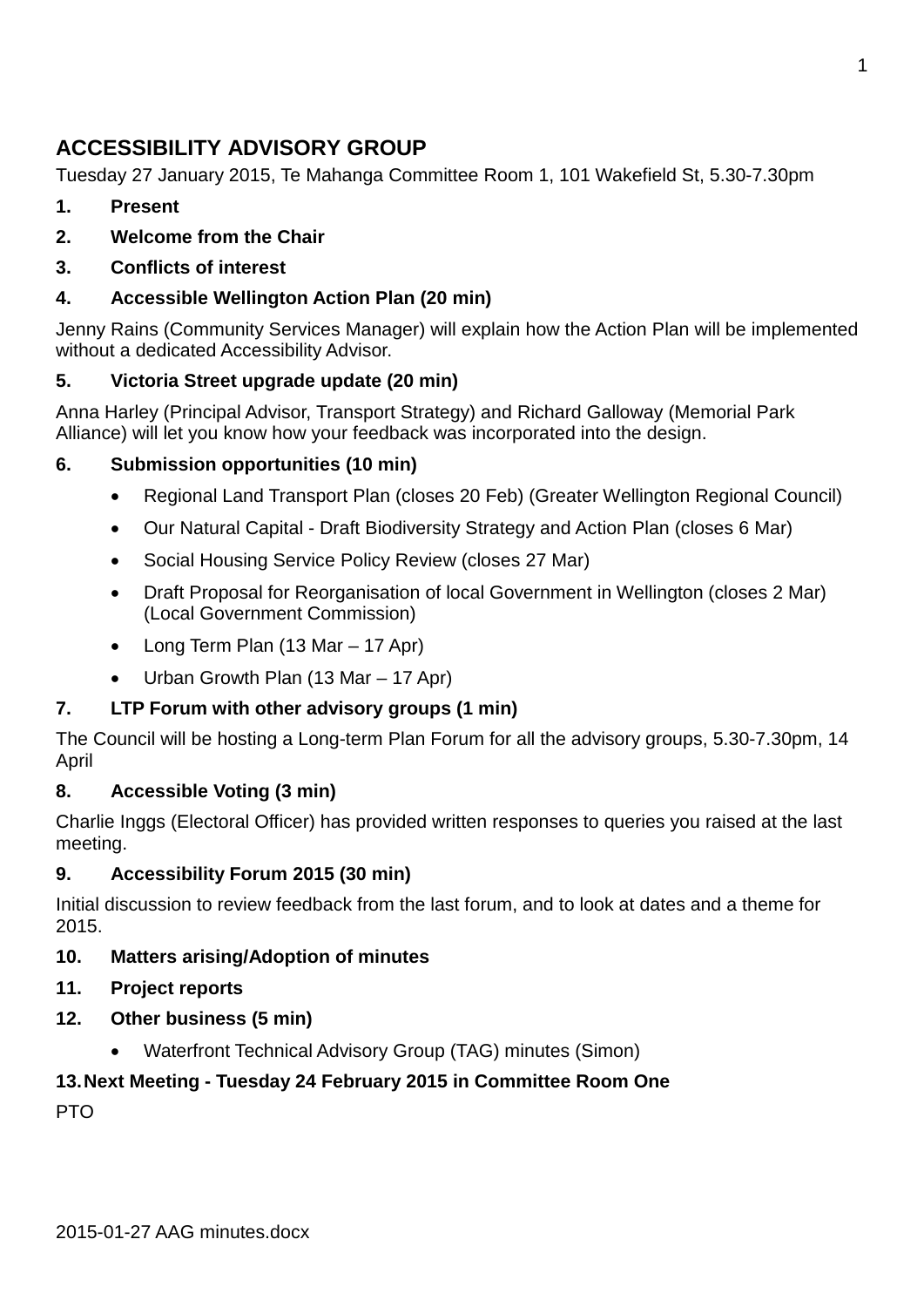| <b>Action points from 27 January</b>                                                                                                                                                        | <b>Person</b>   | <b>Status</b> |
|---------------------------------------------------------------------------------------------------------------------------------------------------------------------------------------------|-----------------|---------------|
| The Community Services team and the AAG<br>Liaison Officer to develop a process for AAG to<br>input into formal reporting on implementation of<br>the Accessible Wellington Action Plan.    | Jenny,<br>Simon |               |
| The Community Services team to explore the<br>idea of a champions network with Greg Orchard                                                                                                 | Jenny           |               |
| Invite Jenny Rains to the next meeting to discuss<br>the timetable for updating the AWAP, discuss<br>whether Jenny should come regularly to AAG and<br>to think through AWAP reporting.     | Simon           |               |
| AAG will provide Richard Galloway with advice<br>on whether the accessibility parks should be<br>P120 metered parks, P120 unmetered parks, or<br>have no metering and no time restrictions. | AAG             |               |
| Find out whether the Fix It app can be used to<br>report the misuse of accessibility parks                                                                                                  | Cr Lee          |               |
| Set up a space on Loomio for member to<br>volunteer for different working groups to progress<br>submissions and for members to take on<br>leadership roles.                                 | Michael         |               |
| Invite Cr Lee to meeting with the Westpac<br>Stadium                                                                                                                                        | Lee             |               |
| Find out the status of the policy and also request<br>copies of the recent electronic copies of the Be<br>Accessible reports on CBD accessibility parking                                   | Simon           |               |
| Pass on AAG's thanks and advice to TAG                                                                                                                                                      | Simon           |               |

| <b>Action points from 16 December</b>                                                                                                                                                                              | <b>Person</b>               | <b>Status</b> |
|--------------------------------------------------------------------------------------------------------------------------------------------------------------------------------------------------------------------|-----------------------------|---------------|
| AAG to review the policy forward programme<br>when the WCC has reviewed it                                                                                                                                         | Simon                       |               |
| Find out date for oral submissions on the Island<br>Bay Cycle Way and when the AAG will receive<br>feedback on its submission.                                                                                     | Simon                       |               |
| Progress against the work programme and work<br>planning will be scheduled for the first meeting of<br>2015.                                                                                                       | Michael,<br>Paula,<br>Simon |               |
| Find out the status of the Mobility Parking Policy<br>2005 and also request copies of the recent<br>electronic copies of the Be Accessible reports on<br>CBD accessibility parking commissioned by the<br>Council. | Simon                       |               |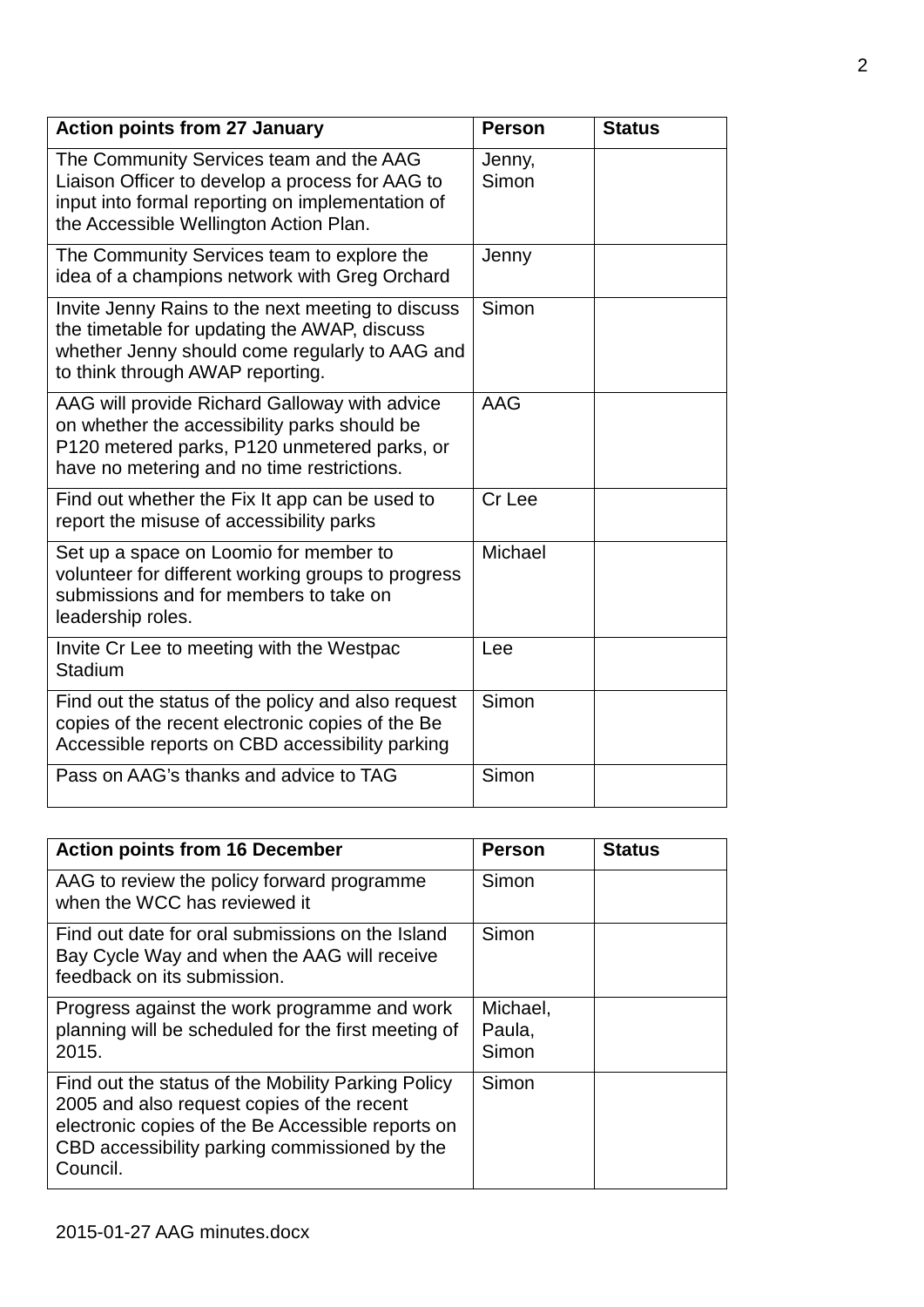# **ACCESSIBILITY ADVISORY GROUP**

### **Tuesday 27 January 2015 in Committee Room One, Wakefield Street 5.30pm to 7.30pm**

### **1. Present**

**Members**: Christine O'Sullivan, Christine Richardson, Julia Mosen, Lee Rutene, Michael Bealing, Tim Pate, Tristram Ingham

**Apologies**: Paula Booth, Greg Orchard

**Councillor:** Cr Lee

**Officers:** Simon Wright (Consultation & Engagement), Jenny Rains (Community Services)

## **2. Welcome from the Chair**

Michael welcomed everyone and opened the meeting.

## **3. Conflict of Interest**

No conflicts of interest were declared.

## **4. Accessible Wellington Action Plan**

Jenny Rains, who is the Manager of the Community Services team which is responsible for the Accessible Wellington Action Plan (AWAP), explained how the AWAP will be implemented without a dedicated Accessibility Advisor.

Jenny assured the AAG that the Council is committed to the AWAP.

The Accessibility Advisor's role was about embedding accessibility as 'business as usual' at the Council. It was always going to be a 2-year position. Responsibility for implementing the AWAP is now distributed across the Council's business units. Community Services is responsible for the AWAP, its implementation, for monitoring and reporting progress, and co-ordinating action when necessary.

Progress will be reported in the Council's formal accountability documents such as the Annual Report. The process for compiling accountability documents includes business unit managers filling in templates that will include actions from the AWAP. It was agreed that this information should be supplemented with input from the AAG, and that the Community Services team and the AAG Liaison Officer would develop a process for this.

With the Accessibility Advisor role disestablished, questions were asked about who at the Council the AAG should engage with regarding accessibility issues and whether the Council was planning to develop a network of accessibility champions across business units. Jenny responded that the Community Services team could give the AAG regular updates and that the idea of a champions network could be explored by the Council. A member suggested that the Accessibility Forum for 2015 could focus on developing a network of business unit champions.

In her role as a Community Welfare Officer, Jenny flagged that she would like the AAG's assistance with resilience at a future meeting.

It was decide to invite Jenny to the next meeting to discuss the timetable for updating the AWAP, discuss whether Jenny should come regularly to AAG to provide an accessibility overview and to think through AWAP reporting. It was noted that AAG could probably make the biggest difference by engaging with the urban development team.

## **5. Victoria Street upgrade update**

Richard Galloway from the Memorial Park Alliance led a feedback session on how the AAG's previous advice had been incorporated into the upgrade design through a Lego model and

2015-01-27 AAG minutes.docx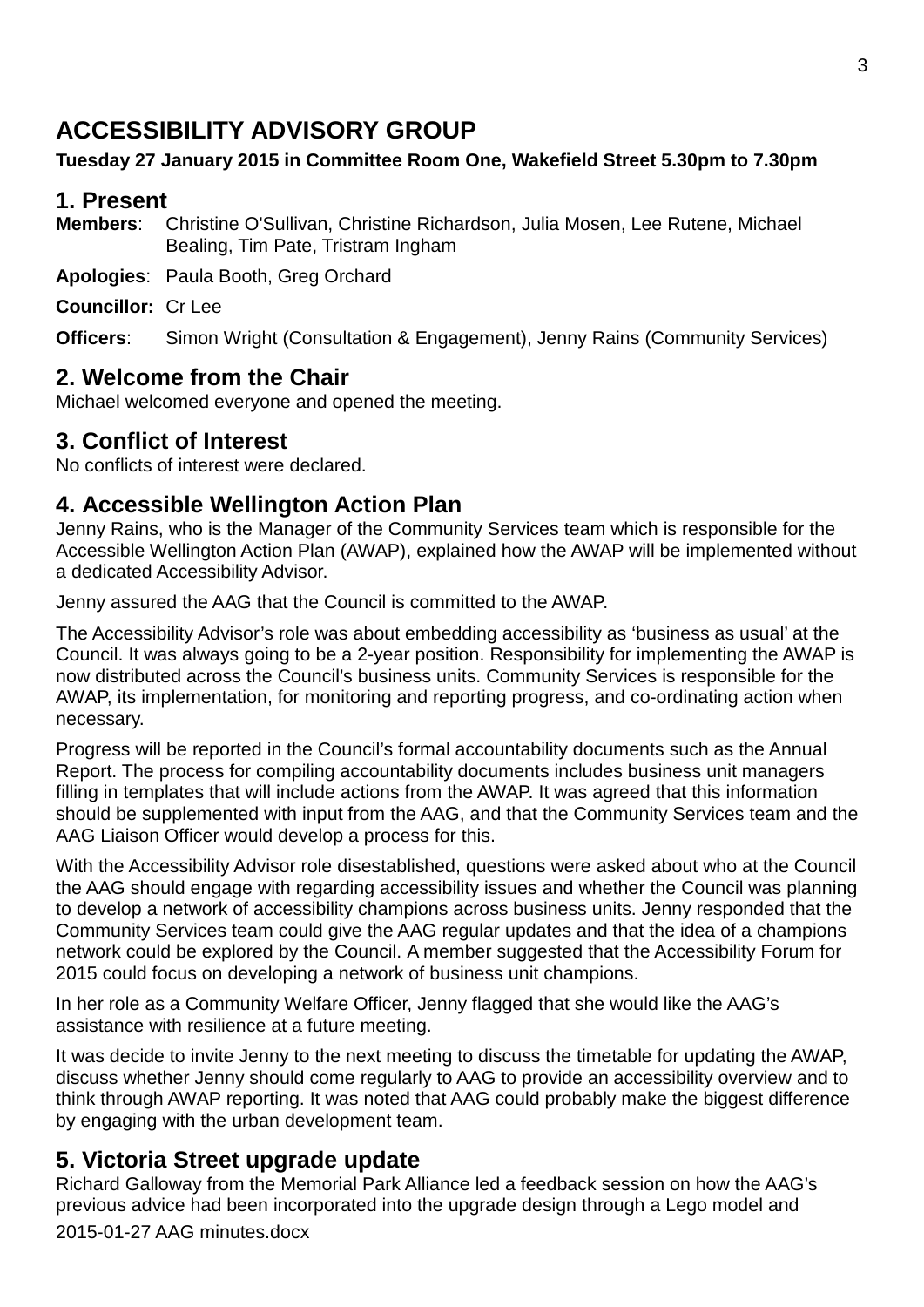drawings. The upgrade is due to be completed on 30 June 2015. The main topics of discussion are listed below.

#### **Accessibility Parking**

The 2 existing, off-street, angled, accessibility parks will be retained. AAG advised that the design could be improved by having a single curb cutting spanning both parks. This would be cheaper and provide more freedom to move around parked vehicles.

AAG agreed with a proposal for an additional accessibility park in the slip lane near Abel Smith Street even though the space is not perfect. In addition to catering for the planned increase in activity in the Victoria Street area, this park would help people access upper Cuba Street. AAG recommended that the area around the park be made flat and level with the footpath if possible and that crosshatching be used to alert people in the service lane about the accessibility park.

AAG will provide Richard with advice on whether the accessibility parks should be P120 metered parks, P120 unmetered parks, or have no metering and no time restrictions.

It was noted that standard parking meters are not accessible as the buttons and the display are too high for wheelchair uses. The project is unlikely to be able to address this issue.

The issue of people using accessibility parks illegally was raised. There was discussion about whether warning signs were needed and whether complaints could be made using the Fix It smartphone application. Cr Lee will follow up on whether Fix It can be used.

#### **Street Seating**

Public street seating is planned for each block. AAG recommended that the seating have armrests because these help people stand up and sit down. There are no plans for public tables. Café's will be able to put out tables.

#### **Cycle Lanes**

Cycle lanes between the footpath and carparks will be tried in the section of Victoria Street that will have a clearway. It was noted that this style of cycleway diminishes accessibility for people with limited mobility. It was, however, noted that accessible parks would be nearby. Curb-side cycleways also raise challenges at bus stops.

The AAG thank Richard for repeatedly engaging with them over the course the project and for addressing the issues that had been raised.

### **6. Submission opportunities**

AAG will form multiple working groups to prepare submissions on the following:

- Regional Land Transport Plan (closes 20 Feb) (Greater Wellington Regional Council)
- Social Housing Service Policy Review (closes 27 Mar)
- Long Term Plan (13 Mar 17 Apr)
- Urban Growth Plan (13 Mar 17 Apr)

Michael will set up a space on Loomio for members to volunteer for different working groups and for members to take on leadership roles. It was noted that members can volunteer to provide input on just one aspect of a submission. The AAG needs to ratify submissions before they are submitted. In this way, submission will be representative of the AAG, not just the opinion of individuals.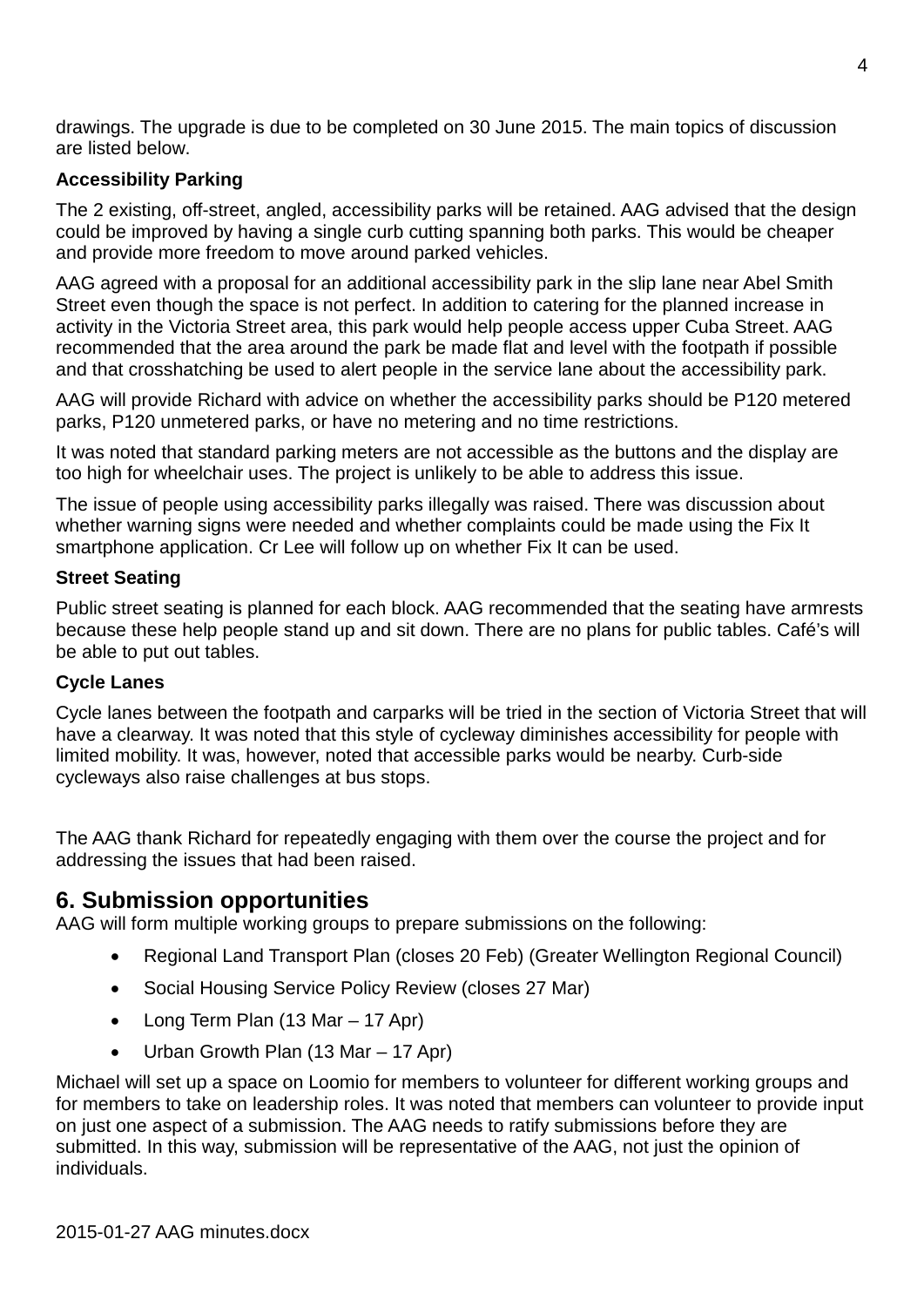## **7. LTP Forum with other advisory groups**

The Council will be hosting a Long-term Plan Forum for all the advisory groups, 5.30-7.30pm, 14 April.

## **8. Accessible Voting**

Charlie Inggs, the Council's Electoral Officer, provided written responses to queries raised at the last meeting. AAG expressed it appreciation.

## **9. Accessibility Forum 2015 (30 min)**

AAG brainstormed some initial ideas for this year's accessibility forum. This discussion will be continued on Loomio and at the next meeting.

#### **Feedback from 2014 Forum**

The format used for last year's forum created noise issues. While there was a large turnout, many attendees were unclear about the AAG's role and what it is able to do. It was unclear why there were attendees from outside Wellington.

#### **Purpose for 2015**

The purpose could be to provide information or raise awareness expo style, or it could be to engage with the community to inform the next version of the AWAP or to strengthen connections with the community. It could also be to help create a champions network at the Council or to advance work on mobility parking or to create a standard for accessible information for tourists and visitors.

#### **Format**

The format could be an expo, themed tables or a panel session followed by questions and answers.

## **10 Matters arising/Adoption of minutes**

Christine R moved that the minutes of the last meeting be ratified with minor amendments. Tristram seconded the motion and it was passed.

For matters arising, Lee reported that he had arranged a meeting with the Wespac Stadium to discuss access. Cr Lee indicated that he would like to join Lee for this meeting.

Christine O reported on 3 meetings with business owners in Johnsonville regarding mobility scooter parking. None had space.

The addition of a section on accessibility to the draft Mount Victoria Master Plan could be used as a template for future plans.

The mobility parking working group had its first meeting and reviewed the Council's Mobility Parking Policy from 2005. Simon is to find out the status of the policy and also request electronic copies of the Be Accessible reports on CBD accessibility parking commissioned by the Council.

### **11. Project reports**

No projects were reported on.

### **12. Other business**

### **Waterfront Technical Advisory Group (TAG) minutes**

The AAG would like to acknowledge and thank the TAG for its willingness to engage and for proactively ensuring good communication. The AAG advices that there is no need for a public ramp for the crocodile bike storage area.

2015-01-27 AAG minutes.docx